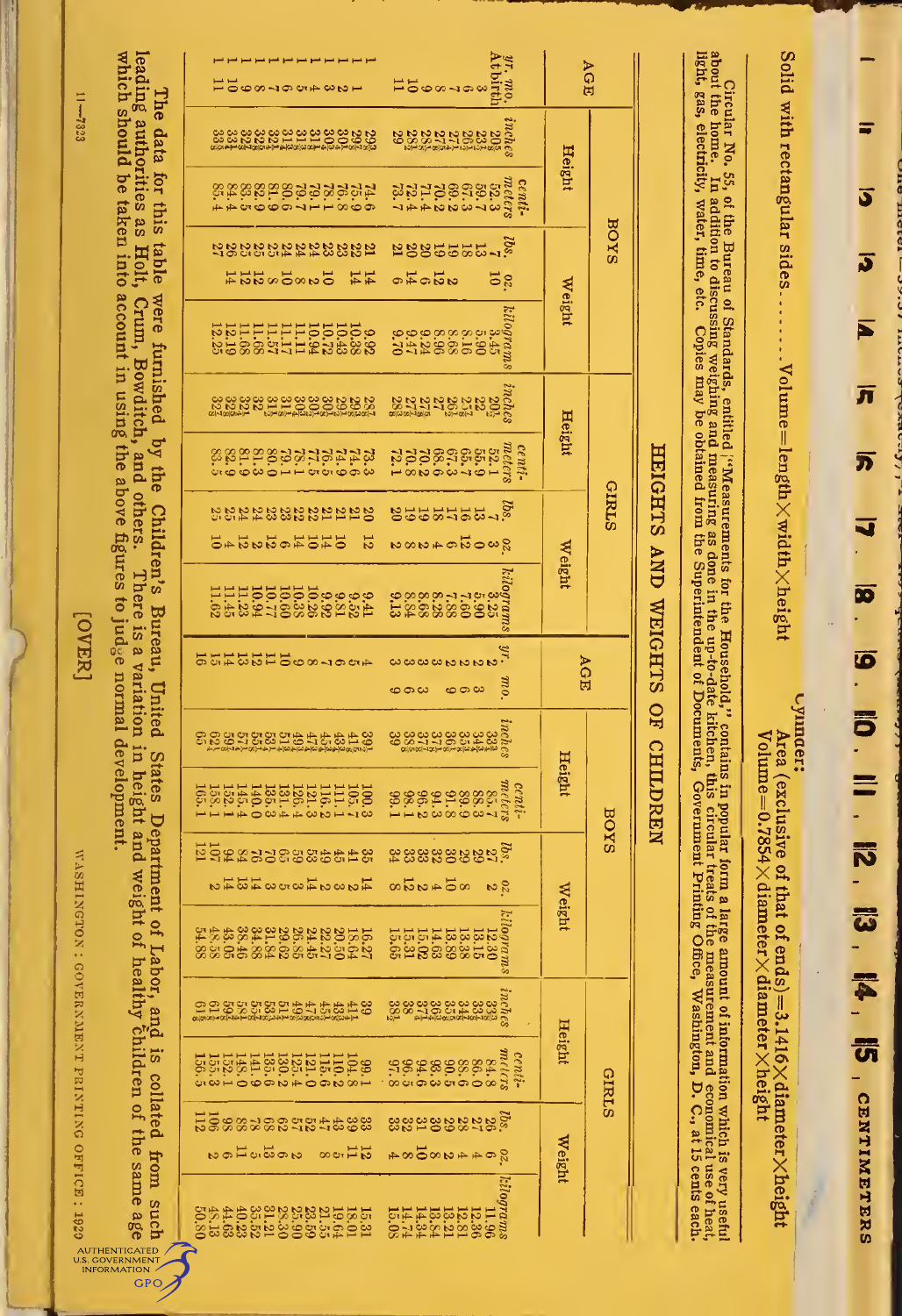$\mathcal{L}^{\text{max}}_{\text{max}}$  , where  $\mathcal{L}^{\text{max}}_{\text{max}}$ 

 $\label{eq:2} \mathcal{L} = \mathcal{L} \left( \mathcal{L} \right) \left( \mathcal{L} \right) \left( \mathcal{L} \right) \left( \mathcal{L} \right) \left( \mathcal{L} \right) \left( \mathcal{L} \right)$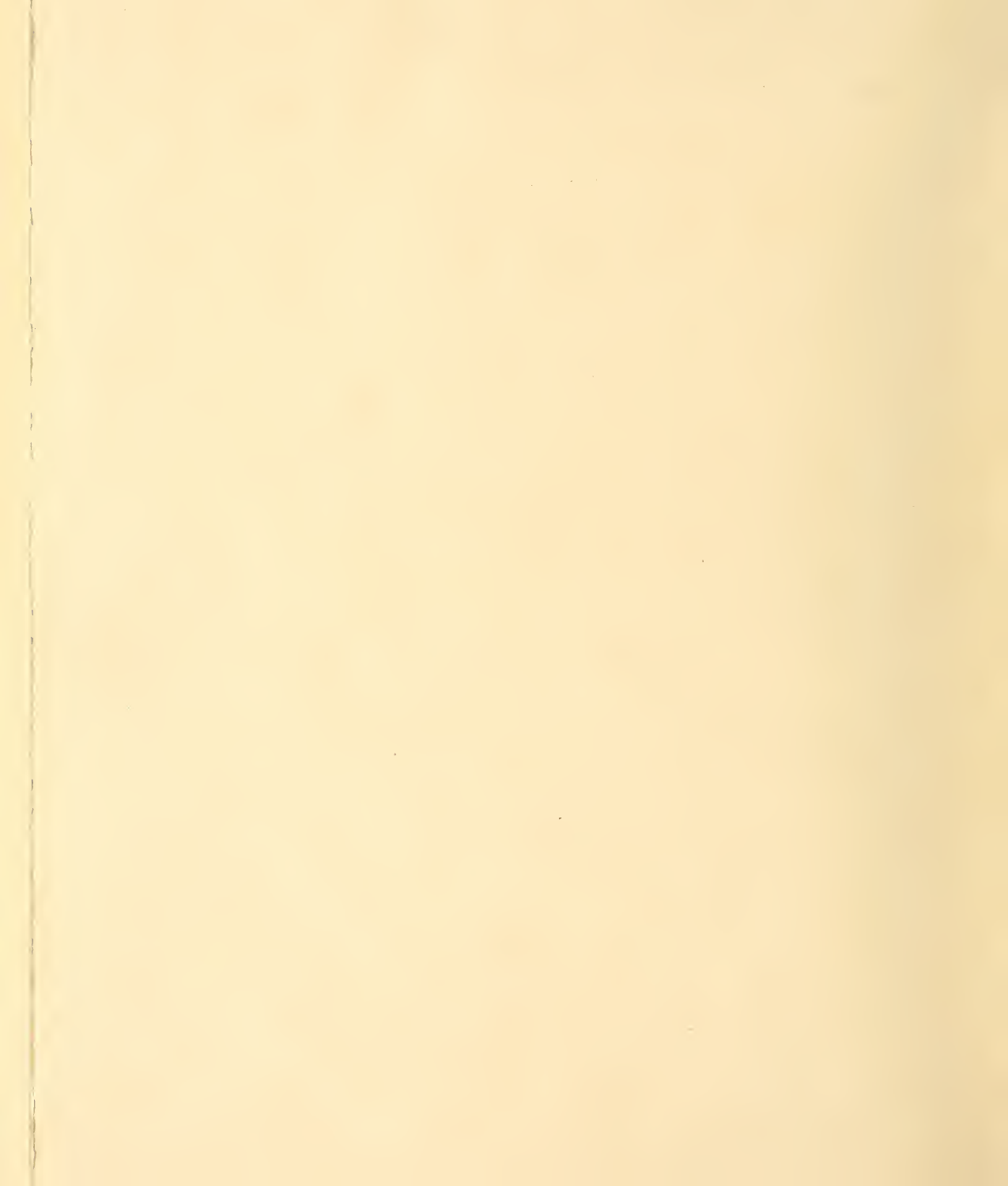### DEPARTMENT OF COMMERCE **BUREAU OF STANDARDS**

S. W. STRATTON, Director

### MISCELLANEOUS PUBLICATIONS-NO. 39

# HOUSEHOLD WEIGHTS AND MEASURES

In addition to the capacity measures illustrated, every kitchen should be provided with a good household weights and measures test set. This will be found indispensable in checking the amounts of commodities purcbased and very useful for a variety of other purposes. A complete set comprises a weighing scale of from 10 to 30 pounds capacity or more graduated to 1 ounce or less, a set of liquid measures, a yard measure or a tape 3 or 6 feet in length, and, perhaps, a set of dry measures. These pieces should be of simple but rugged<br>construction and of satisfactory accuracy and should, whenever possible, be tested The object of this card is to present in convenient form the weights and measures tables most useful for household<sup>1</sup> purposes.



# 1 Circulat of the Bureau of Standards No.5, errible! "Mesurements for the Hosesholt." contine in populat form a large amount of information which is very used a final line of the Bureau of the Bureau of the Bureau of the

HANG THIS CARD IN YOUR KITCHEN

These weights are approximate only and should therefore not be used in determining whether correct measure is given or received.

 $= 6$  ounces. 2 ounces.

Bread crumbs (stale):

1 cup

 $(\text{packed}): \text{l cup} = \frac{1}{2} \text{pound}.$ 

Chopped meat

1 cup

pound. pound. pound.

 $|| \cdot ||$  $\mathbf{I}$ 

Butter: 1 cup Flour: 1 cup Lard: 1 cup

 $\mathbf{S}$ 

Potatoes (white).

\$

Cucumbers\_ Parsnips ----

Potatoes (sweet)

Tomatoes.

 $58$ 

Onions...

Turnips

 $54$ ន្ល

55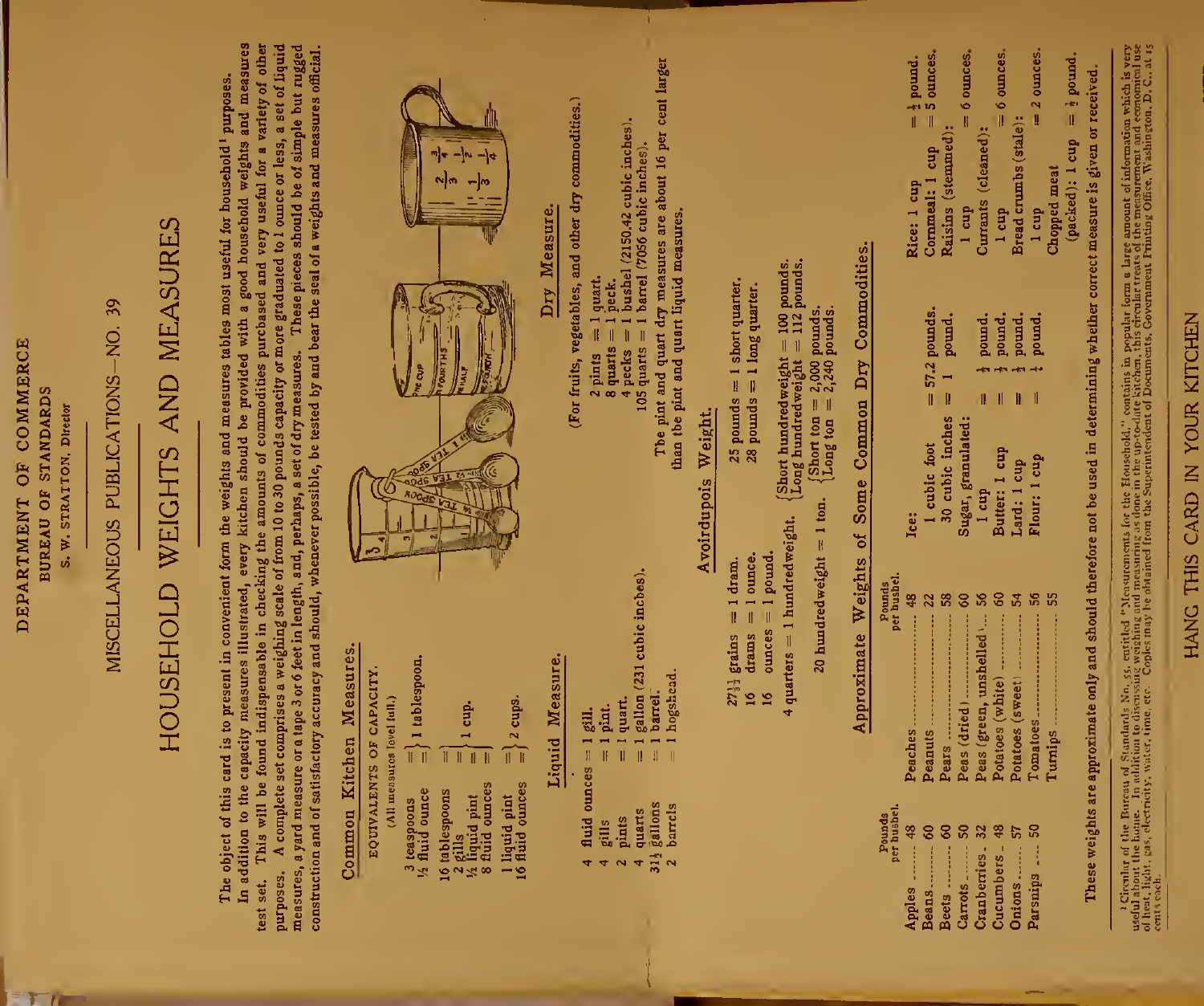## INTERNATIONAL METRIC SYSTEM

this the units of mass (GRAM) and capacity (LITER) were derived. All other units are the decimal subdivisions or multiples of these. These three units are simply related, so that for decimeter. all practical purposes the volume of one kilogram of water (one liter) is equal to one cubic The fundamental unit of the metric system is the METER (the unit of length). From

be memorized. known, the metric system is understood. The design of the system makes it self-explanatory. The tables of derived units form themselves automatically. No tables need be or should When the meaning of the three units and the six prefixes (shown in second column) is

meter" expresses precisely its meaning, "the one-hundredth part of the unit of length." means "the one-hundredth part of," and "meter" means "the unit of length," so that "centiof the basic unit. The new term is self-defining-for example, "centi-mefer." Here "centi" Every other metric term is as easily formed and expresses as clearly its own definite meaning Smaller and larger units are named by combining the proper numeral prefix with the name

| <b>MILLI1-</b><br>KILO-<br><b>CENTI-</b><br><b>HECTO</b><br>DECI-<br><b>EKA</b>                                                          | GRAM<br><b>ARE</b><br>NETRIA<br><b>LITER</b>                                               | Name    |
|------------------------------------------------------------------------------------------------------------------------------------------|--------------------------------------------------------------------------------------------|---------|
| 1000<br>100<br>10 <sup>-</sup><br>$100 -$<br>$\mathbf{5}$                                                                                |                                                                                            | Value   |
| "the thousandth part of"<br>"one thousand times"<br>"one hundred times"<br>"ten times"<br>"the hundredth part of"<br>"the tenth part of" | "the unit of length"<br>"the unit of area"<br>"the unit of weight"<br>"the unit of volume" | Meaning |

One meter=39.37 inches (exactly); 1 liter=1.06 quarts (nearly); 1 gram=0.04 avoirdupois ounce (nearly)



|                             |          | Earth (common loam): | Charcoal of pine and oak. | Coke (piled loose) |              | Bituminous (piled loose).<br>Anthracite (piled loose) | Coal: |            |
|-----------------------------|----------|----------------------|---------------------------|--------------------|--------------|-------------------------------------------------------|-------|------------|
| d 90 to 100<br>1 110 to 120 |          |                      | 23 to<br>15 to            |                    | <b>50 to</b> | 44 to                                                 |       | cubic toot |
|                             | 72 to 80 |                      | ဗွ                        | χg                 | 25           | $\frac{5}{4}$                                         |       |            |

Gravel................. Sand ............... Trap, quarried, in loose piles Mortar, hardened ....... Roughly scabbled mortar **rubble............** 140 to 150 20 10 117 90 to 117 **103** 101

| average dryness. | Poplar | Pine (yellow)                | Pine (American white) | <b>Oak</b><br>,,,,,,,,,,,,,,,,,, | Maple           | Hemlock      | Woods:<br>Fir (balsam) | Name                               |
|------------------|--------|------------------------------|-----------------------|----------------------------------|-----------------|--------------|------------------------|------------------------------------|
|                  |        | 1920 to 3080<br>1830 to 2580 | 1830<br>to 2580       | 3080<br>04670                    | 3250<br>10 3920 | 2330 to 2580 | 2170                   | Pounds per 1000<br>bounds per 1000 |
|                  |        |                              |                       |                                  |                 |              |                        | Pounds per<br>cubic foot           |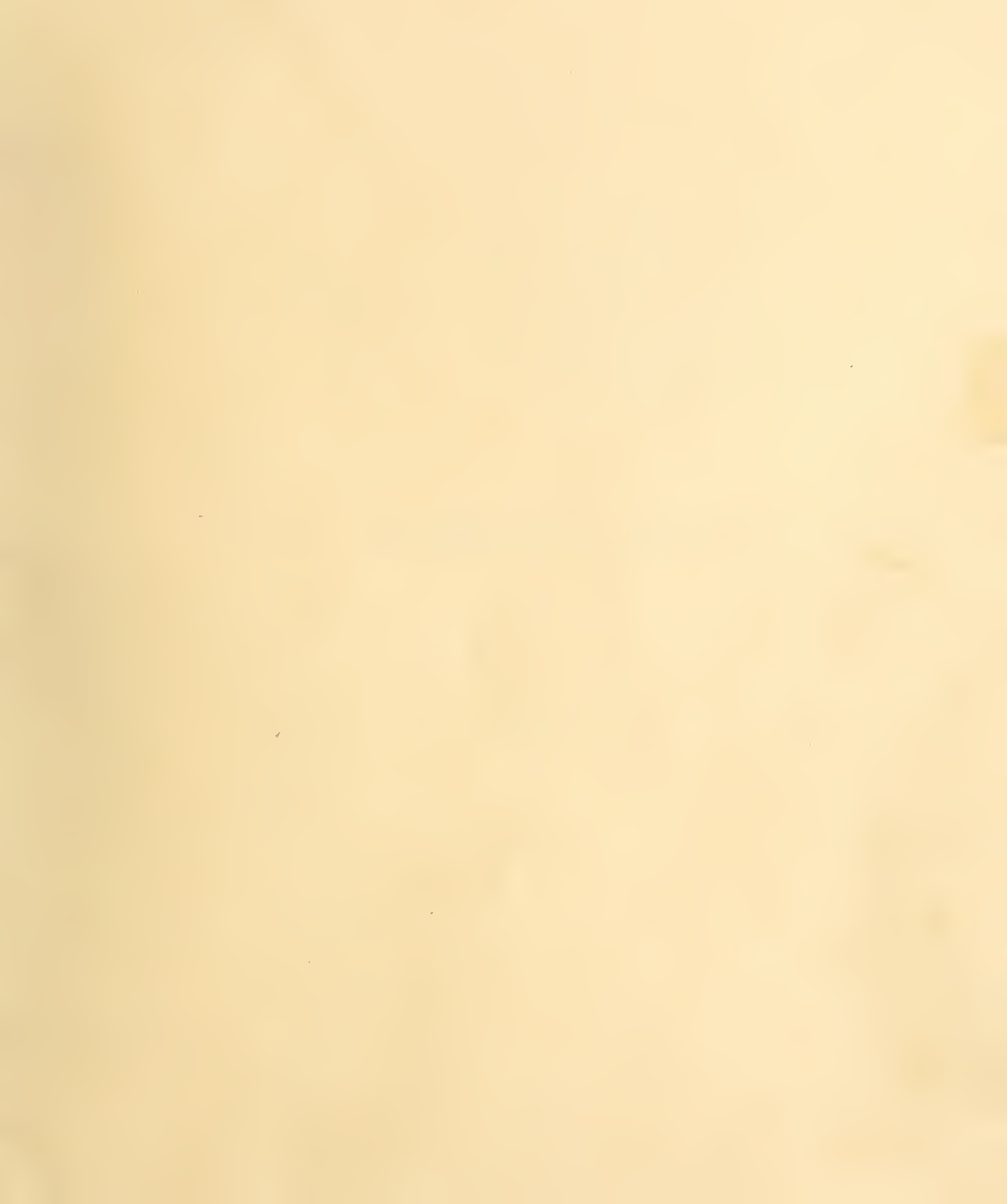### INTERNATIONAL METRIC SYSTEM

The fundamental unit of the metric system is the METER (the unit of length). From<br>this the units of mass (GRAM) and capacity (LITER) were derived. All other units are the<br>decimal subdivisions or multiples of these. These t decimeter.

When the meaning of the three units and the six prefixes (shown in second column) is<br>known, the metric system is understood. The design of the system makes it self-explanatory.<br>The tables of derived units form themselves a be memorized.

Smaller and larger units are named by combining the proper numeral prefix with the name of the basic unit. The new term is self-defining—for example, "centi-meter." Here "centi" means "the one-hundredth part of," and "mete meter" expresses precisely its meaning, "the one-hundreflith part of the unit of length." Every other metric term is as easily formed and expresses as clearly its own definite meaning.

One meter=39.37 inches (exactly); 1 liter=1.06 quarts (nearly); 1 gram=0.04 avoirdupois ounce (nearly).

|                                                                                                                                                                                                                                |                                                                                                                     | IO.                                                                                                                                                                               | н                                                                                                             |                                                                                                                                                                                                                            | $1 cm = .3937$ inch<br>$1$ inch $= 2.54$ cm<br><b>INCHES</b>                                                                                                                                                                                                   |
|--------------------------------------------------------------------------------------------------------------------------------------------------------------------------------------------------------------------------------|---------------------------------------------------------------------------------------------------------------------|-----------------------------------------------------------------------------------------------------------------------------------------------------------------------------------|---------------------------------------------------------------------------------------------------------------|----------------------------------------------------------------------------------------------------------------------------------------------------------------------------------------------------------------------------|----------------------------------------------------------------------------------------------------------------------------------------------------------------------------------------------------------------------------------------------------------------|
| <b>Name</b><br>Coal:<br>Bituminous (piled loose).<br>Anthracite (piled loose)<br>Coke (piled loose)<br>Charcoal of pine and oak<br>Earth (common loam):<br>$Drv, loose \ldots$<br>Moist, moderately packed<br>Soft mud, packed | Pounds per<br>cubic foot<br>44 to 54<br>50 to 57<br>$23$ to $32$<br>15 to 30<br>72 to 80<br>90 to 100<br>110 to 120 | WEIGHTS OF<br><b>APPROXIMATE</b><br>Name<br>Masonry:<br>Brickwork<br>Roughly scabbled mortar<br>ruhble 140 to 150<br>Mortar, hardened<br>Gravel<br>Trap, quarried, in loose piles | <b>SOME COMMON</b><br>Pounds per<br>cuhic foot<br>$\ldots$ 100 to 140<br>103<br>90 to 117<br>90 to 117<br>107 | <b>MATERIALS</b><br>Name<br>Woods:<br>$\text{Fix}$ (balsam)<br>$H$ emlock<br>Maple $\ldots$ $\ldots$ $\ldots$<br>Pine (American white) 1830 to 2580<br>Pine ( $\text{yellow}$ ) 1920 to 3080<br>Poplar<br>average dryness. | Pounds per<br>Pounds per 1000<br>cuhic foot<br>hoard feet<br>2170<br>-26<br>28 to 31<br>2330 to 2580<br>39 to 47<br>3250 to 3920<br>37 to 56<br>3080 to 4670<br>22 to 31<br>23 to 37<br>22 to 31<br>1830 to 2580<br>The wood is supposed to be seasoned and of |

Solid with rectangular sides.......Volume=length×width×height

Area (exclusive of that of ends)=3.1416×diameter×height Volume=0.7854×diameter×diameter×height

Circular No. 55, of the Bureau of Siandards, entitled "Measurements for the Household," contains in popular form a large amount of information which is very useful about the house of the up-to-date kitchen, this circular t

### HEIGHTS AND WEIGHTS OF CHILDREN

|                                                                               | <b>BOYS</b>                                                                                                                                                                                                                                                  |                                                                                                                                                                                   |                                                                                                                                     |                                                                                                                                 |                                                                                                                                                                                      | <b>GIRLS</b>                                                                                                                                                                                                                                     |                                                                                                                                                                                   |                                                                                                                                                            |                                                                                                                                                                                                   |                                                                                                                                                                                   |                                                                                                                                                     |                                                                                                       |                                                                                                                                                                                                                                       | <b>BOYS</b>                                                                                                                                                                                           |                                                                                                                                         |                                                                                                                                                                                |                                                                                                                                                                                                        |                                                                                                                                                                                                                     | <b>GIRLS</b>                                                                                                                                                                                                  |                                                                                                                                       |                                                                                                                                                                              |                                                                                                                                                                                                       |
|-------------------------------------------------------------------------------|--------------------------------------------------------------------------------------------------------------------------------------------------------------------------------------------------------------------------------------------------------------|-----------------------------------------------------------------------------------------------------------------------------------------------------------------------------------|-------------------------------------------------------------------------------------------------------------------------------------|---------------------------------------------------------------------------------------------------------------------------------|--------------------------------------------------------------------------------------------------------------------------------------------------------------------------------------|--------------------------------------------------------------------------------------------------------------------------------------------------------------------------------------------------------------------------------------------------|-----------------------------------------------------------------------------------------------------------------------------------------------------------------------------------|------------------------------------------------------------------------------------------------------------------------------------------------------------|---------------------------------------------------------------------------------------------------------------------------------------------------------------------------------------------------|-----------------------------------------------------------------------------------------------------------------------------------------------------------------------------------|-----------------------------------------------------------------------------------------------------------------------------------------------------|-------------------------------------------------------------------------------------------------------|---------------------------------------------------------------------------------------------------------------------------------------------------------------------------------------------------------------------------------------|-------------------------------------------------------------------------------------------------------------------------------------------------------------------------------------------------------|-----------------------------------------------------------------------------------------------------------------------------------------|--------------------------------------------------------------------------------------------------------------------------------------------------------------------------------|--------------------------------------------------------------------------------------------------------------------------------------------------------------------------------------------------------|---------------------------------------------------------------------------------------------------------------------------------------------------------------------------------------------------------------------|---------------------------------------------------------------------------------------------------------------------------------------------------------------------------------------------------------------|---------------------------------------------------------------------------------------------------------------------------------------|------------------------------------------------------------------------------------------------------------------------------------------------------------------------------|-------------------------------------------------------------------------------------------------------------------------------------------------------------------------------------------------------|
| AGE                                                                           | Helght                                                                                                                                                                                                                                                       |                                                                                                                                                                                   |                                                                                                                                     |                                                                                                                                 | Welght                                                                                                                                                                               |                                                                                                                                                                                                                                                  | Helght                                                                                                                                                                            |                                                                                                                                                            |                                                                                                                                                                                                   | Welght                                                                                                                                                                            |                                                                                                                                                     | AGE                                                                                                   |                                                                                                                                                                                                                                       | Helght                                                                                                                                                                                                |                                                                                                                                         |                                                                                                                                                                                | Weight                                                                                                                                                                                                 |                                                                                                                                                                                                                     | Height                                                                                                                                                                                                        |                                                                                                                                       | Weight                                                                                                                                                                       |                                                                                                                                                                                                       |
| $\frac{yr, mo}{At birth}$<br>10<br>$\mathbf{u}$<br>9<br>10<br>$\overline{11}$ | inches<br>20 <sub>1</sub><br>23)<br>26 <sub>1</sub><br>27<br>$27^{1}$<br>28<br>28 <sub>h</sub><br>29<br>293<br>29<br>30 <sup>1</sup><br>30<br>31<br>31<br>31 <sup>3</sup><br>32 <sub>1</sub><br>32 <sub>5</sub><br>321<br>$33\frac{1}{2}$<br>33 <sub>2</sub> | centi-<br>meters<br>52.3<br>59.7<br>67.3<br>69.2<br>70.2<br>71.4<br>72.4<br>73.7<br>74.6<br>75.9<br>76.8<br>78.1<br>70.1<br>79.7<br>80.6<br>81.9<br>\$2.9<br>83.5<br>84.4<br>85.4 | lbs.<br>13<br>18<br>19<br>19<br>20<br>20<br>21<br>21<br>$\overline{2}2$<br>23<br>23<br>24<br>24<br>24<br>25<br>25<br>25<br>26<br>27 | 02<br>10<br>12<br>$\Omega$<br>14<br>-6<br>14<br>14<br>10<br>$\overline{2}$<br>$\boldsymbol{\mathbf{x}}$<br>10<br>12<br>12<br>14 | kilograms<br>3,45<br>5.90<br>8,16<br>8.68<br>8.96<br>9.24<br>9,47<br>9,70<br>9.92<br>10.38<br>10.43<br>10.72<br>10.94<br>11.11<br>11.17<br>11.57<br>11.65<br>11.68<br>12.19<br>12.25 | inches<br>20 <sub>1</sub><br>22<br>2.57<br>$26\frac{1}{4}$<br>27<br>278<br>271<br>28율<br>$2 - 7$<br>292<br>291<br>30 <sub>3</sub><br>30 <sub>1</sub><br>301<br>$31\frac{7}{3}$<br>$31\bar{3}$<br>32<br>32}<br>32 <sub>1</sub><br>$32\frac{7}{3}$ | centi-<br>meters<br>52.1<br>55.9<br>65.7<br>67.3<br>68.6<br>70.2<br>70.8<br>72.1<br>73.3<br>74.6<br>74.9<br>76.5<br>77.5<br>7s. 1<br>79.1<br>80.0<br>81.3<br>81.9<br>82.9<br>83.5 | lbs.<br>13<br>16<br>18<br>19<br>19<br>20 <sup>2</sup><br>20<br>21<br>21<br>21<br>$22\,$<br>22<br>23<br>23<br>24<br>2 <sub>1</sub><br>25<br>25 <sub>1</sub> | OZ,<br>3<br>$\mathbf{0}$<br>$\overline{2}$<br>$\mathbf{2}$<br>8<br>$\bf{2}$<br>12<br>10<br>14<br>10 <sup>10</sup><br>14<br>$\mathfrak{a}$<br>12<br>$\overline{2}$<br>12<br>$\boldsymbol{A}$<br>10 | kilograms<br>3.25<br>5.90<br>7.60<br>7.88<br>8.25<br>8.68<br>8.84<br>9.13<br>9.41<br>9.52<br>9.81<br>9.92<br>10.26<br>10.38<br>10.60<br>10.77<br>10.94<br>11.23<br>11,45<br>11.62 | ur.<br>$\overline{2}$<br>$\overline{2}$<br>$\overline{2}$<br>$\overline{2}$<br>3<br>3<br>š<br>4<br>5<br>Ā<br>10<br>11<br>12<br>13<br>14<br>15<br>16 | m <sub>0</sub><br>$\overline{\mathbf{3}}$<br>$6\overline{6}$<br>$\Omega$<br>3<br>$6\phantom{1}$<br>ó, | inches<br>333<br>343<br>353<br>36 <sub>9</sub><br>$\frac{375}{375}$<br>39<br>391<br>$-41\frac{5}{2}$<br>433<br>45.<br>473<br>495<br>$51\frac{5}{2}$<br>$53\bar{2}$<br>$55\frac{7}{10}$<br>57 <sup>1</sup><br>593<br>$62\bar{1}$<br>65 | centi-<br>mcters<br>85.7<br>88.3<br>89.9<br>91.8<br>94.3<br>96.2<br>98.1<br>99.1<br>100.3<br>105.7<br>111.1<br>116.2<br>121.3<br>126.4<br>131.4<br>135.3<br>140.0<br>145.4<br>152.1<br>158.1<br>165.1 | $lbs$ .<br>27<br>29<br>29<br>30<br>32<br>33<br>33<br>34<br>35<br>41<br>45<br>49<br>53<br>59<br>65<br>70<br>76<br>84<br>94<br>107<br>121 | 02.<br>$\boldsymbol{2}$<br>8<br>10<br>4<br>$\overline{2}$<br>12<br>8<br>14<br>$\boldsymbol{2}$<br>3<br>$\overline{2}$<br>14<br>3<br>5<br>3<br>14<br>13<br>14<br>$\overline{2}$ | kilograms<br>12.30<br>13 15<br>13.38<br>13.89<br>14.63<br>15.02<br>15.31<br>15.65<br>16.27<br>18.64<br>20.50<br>22.27<br>24.45<br>26.85<br>29.62<br>31.84<br>34.88<br>38,46<br>43.05<br>48.58<br>54.88 | inches<br>331<br>331<br>340<br>35 <sub>8</sub><br>36 <sub>1</sub><br>$37\frac{1}{2}$<br>38<br>381<br>39<br>413<br>43 <sup>3</sup><br>45i<br>479<br>498<br>515<br>533<br>5.1<br>584<br>591<br>61 <sup>3</sup><br>619 | centi-<br>mcters<br>84.8<br><b>SG. 0</b><br>88.6<br>90.5<br>93.3<br>94.6<br>96.5<br>97.8<br>90.1<br>104. S<br>110.2<br>115.6<br>121.0<br>125.4<br>130.2<br>135.6<br>141.9<br>148.0<br>152.1<br>155.3<br>156.5 | lbs.<br>26<br>27<br>28<br>29<br>30<br>31<br>32<br>33<br>33<br>39<br>43<br>47<br>52<br>57<br>62<br>68<br>78<br>88<br>-98<br>106<br>112 | 02,<br>6<br>$\overline{2}$<br>8<br>10<br>$\mathbf{s}$<br>12<br>11<br>$\overline{5}$<br>$\mathbf{R}$<br>$\overline{2}$<br>$\mathbf{6}$<br>13<br>-5<br>11<br>6<br>$\mathbf{2}$ | kilogram:<br>11.96<br>12.36<br>12.81<br>13.21<br>13.84<br>14.34<br>11.74<br>15,08<br>15,31<br>18.01<br>19.64<br>21.57<br>23.59<br>25.90<br>28.30<br>31.21<br>35.52<br>40.23<br>44.63<br>48.13<br>50.8 |

The data for this table were furnished by the Children's Bureau, United States Department of Labor, and is collated from such leading authorities as Holt, Crum, Bowditch, and others. There is a variation in height and weight of healthy children of the same age which should be taken into account in using the above figures to judge normal development.

| 7323 |  |  |  |
|------|--|--|--|
|      |  |  |  |

 $\overline{11}$ 

 $[OVER]$ 

| Name        | Value     | Meaning                  |
|-------------|-----------|--------------------------|
| METER       | ı.        | "the unit of length"     |
| LITER       | 1.        | "the unit of volume"     |
| <b>GRAM</b> | 1.        | "the unit of welght"     |
| <b>ARE</b>  | 1.        | "the unit of area"       |
| MILLI-      | .001      | "the thousandth part of" |
| CENTI-      | .01       | "the hundredth part of"  |
| DECI-       | $\cdot$ 1 | "the tenth part of"      |
| DEKA-       | 10.       | "ten times"              |
| HECTO-      | 100.      | "one hundred times"      |
| KILO-       | 1000.     | "one thousand times"     |

cymuaer: